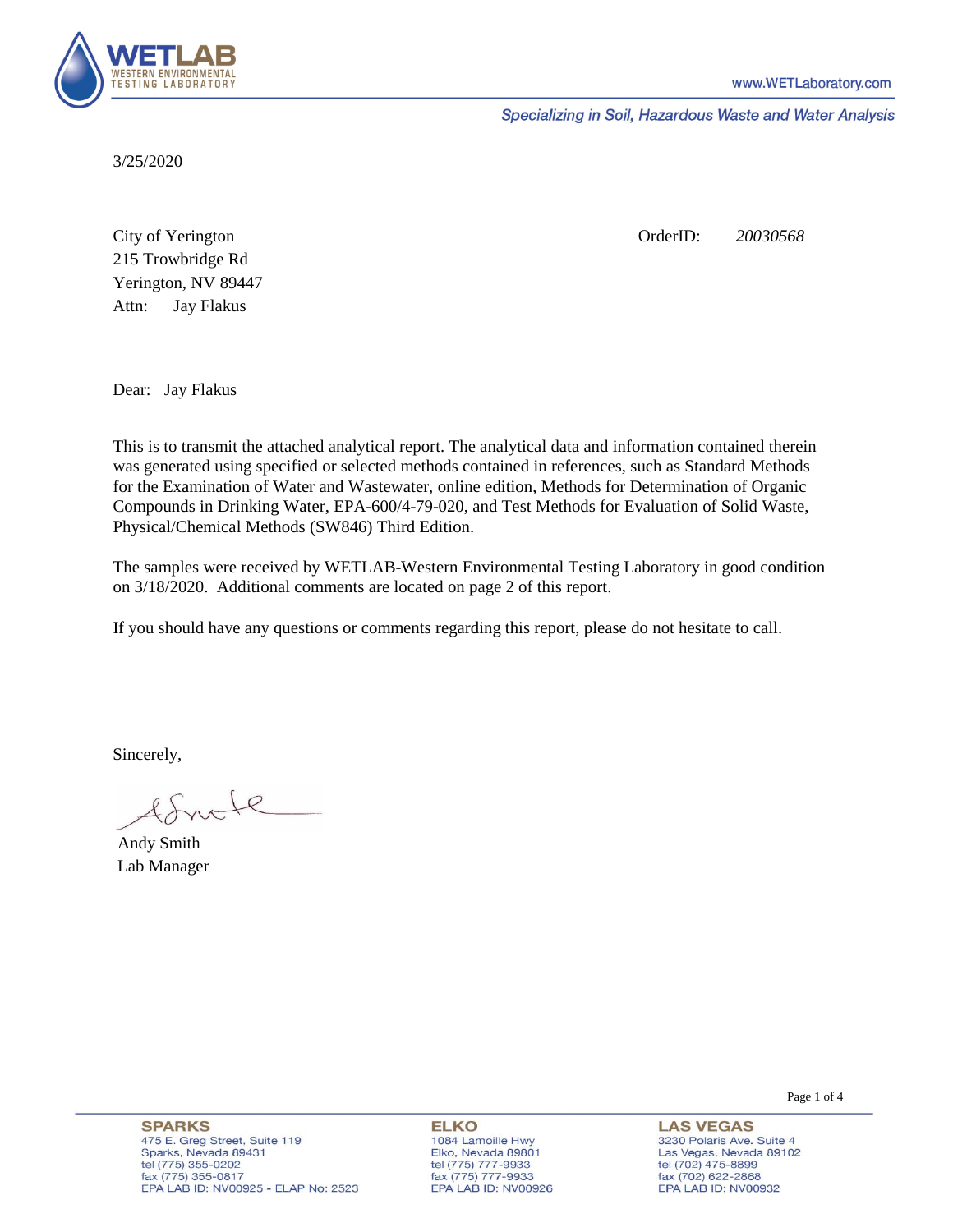## *City of Yerington - 20030568*

## **Specific Report Comments**

None

| <b>Report Legend</b>  |                |                                                                                                                                                                                                                           |
|-----------------------|----------------|---------------------------------------------------------------------------------------------------------------------------------------------------------------------------------------------------------------------------|
| B                     |                | Blank contamination; Analyte detected above the method reporting limit in an associated blank                                                                                                                             |
| D                     | ۰.             | Due to the sample matrix dilution was required in order to properly detect and report the analyte. The reporting limit has<br>been adjusted accordingly.                                                                  |
| <b>HT</b>             |                | Sample analyzed beyond the accepted holding time                                                                                                                                                                          |
| J                     | --             | The reported value is between the laboratory method detection limit and the laboratory practical quantitation limit. The<br>reported result should be considered an estimate.                                             |
| K                     |                | The TPH Diesel Concentration reported here likely includes some heavier TPH Oil hydrocarbons reported in the TPH<br>Diesel range as per EPA 8015.                                                                         |
| L                     | ۰.             | The TPH Oil Concentration reported here likely includes some lighter TPH Diesel hydrocarbons reported in the TPH Oil<br>range as per EPA 8015.                                                                            |
| M                     | --             | The matrix spike/matrix spike duplicate (MS/MSD) values for the analysis of this parameter were outside acceptance<br>criteria due to probable matrix interference. The reported result should be considered an estimate. |
| N                     | ۰.             | There was insufficient sample available to perform a spike and/or duplicate on this analytical batch.                                                                                                                     |
| NC.                   |                | Not calculated due to matrix interference                                                                                                                                                                                 |
| QD                    | ۰.             | The sample duplicate or matrix spike duplicate analysis demonstrated sample imprecision. The reported result should be<br>considered an estimate.                                                                         |
| QL                    | ۰.             | The result for the laboratory control sample (LCS) was outside WETLAB acceptance criteria and reanalysis was not<br>possible. The reported data should be considered an estimate.                                         |
| S                     | $\overline{a}$ | Surrogate recovery was outside of laboratory acceptance limits due to matrix interference. The associated blank and LCS<br>surrogate recovery was within acceptance limits                                                |
| <b>SC</b>             | ۰.             | Spike recovery not calculated. Sample concentration $>4X$ the spike amount; therefore, the spike could not be adequately<br>recovered                                                                                     |
| U                     | ۰.             | The analyte was analyzed for, but was not detected above the level of the reported sample reporting/quantitation limit. The<br>reported result should be considered an estimate.                                          |
| Conoral I ah Commonte |                |                                                                                                                                                                                                                           |

**General Lab Comments**

Per method recommendation (section 4.4), Samples analyzed by methods EPA 300.0 and EPA 300.1 have been filtered prior to analysis.

The following is an interpretation of the results from EPA method 9223B:

A result of zero (0) indicates absence for both coliform and Escherichia coli meaning the water meets the microbiological requirements of the U.S. EPA Safe Drinking Water Act (SDWA). A result of one (1) for either test indicates presence and the water does not meet the SDWA requirements. Waters with positive tests should be disinfected by a certified water treatment operator and retested.

Per federal regulation the holding time for the following parameters in aqueous/water samples is 15 minutes: Residual Chlorine, pH, Dissolved Oxygen, Sulfite.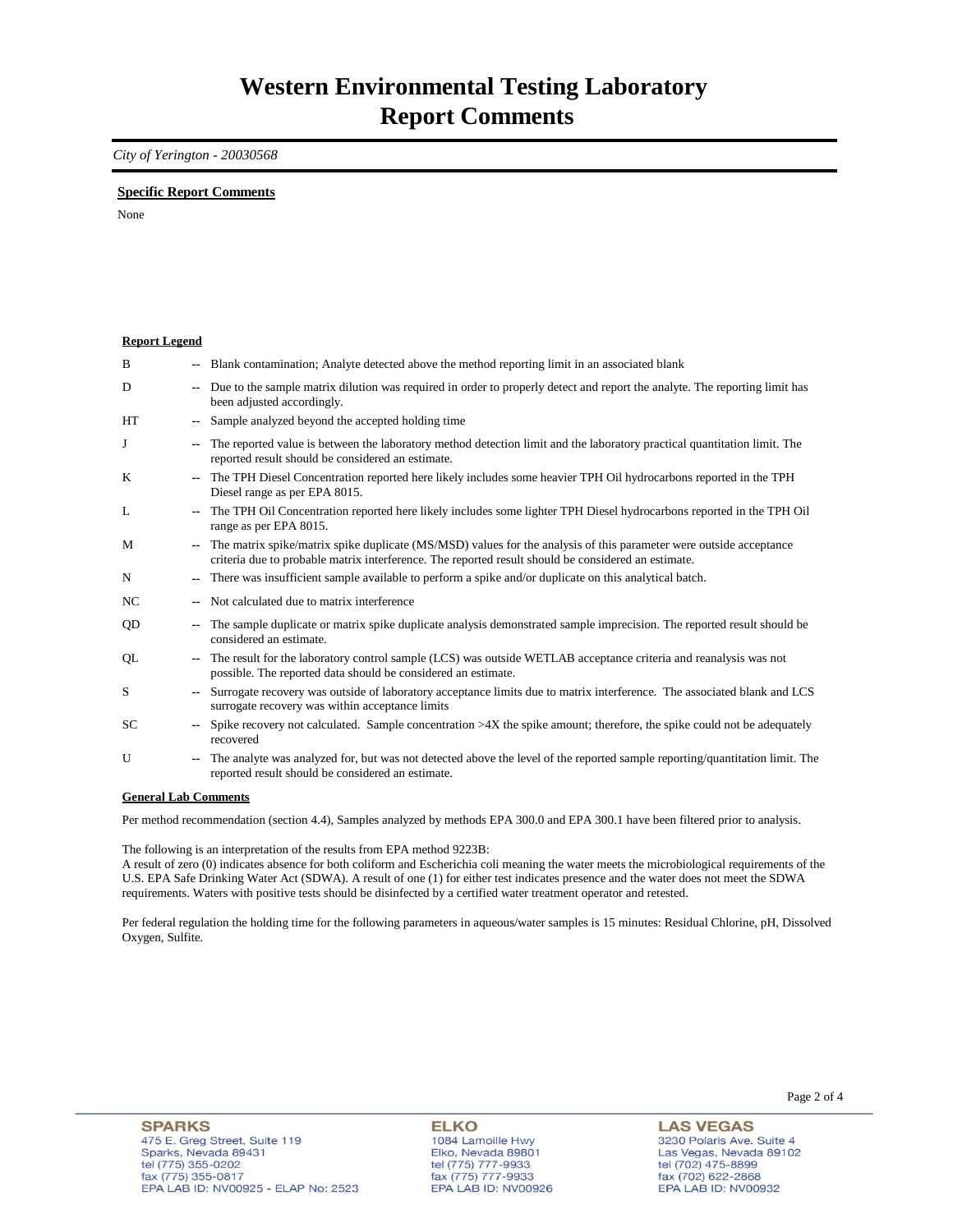i,

## **Western Environmental Testing Laboratory Analytical Report**

| <b>City of Yerington</b><br>215 Trowbridge Rd<br>Yerington, NV 89447<br>Jay Flakus<br>Attn:<br><b>Phone:</b> (775) 302-1155<br><b>PO\Project:</b> | Fax:<br><b>NoFax</b><br>City of Yerington $NV/LY$ -0255-C |                                 |                        |                    |           | <b>Date Printed:</b><br>OrderID:          |                          | 3/25/2020<br>20030568 |                    |
|---------------------------------------------------------------------------------------------------------------------------------------------------|-----------------------------------------------------------|---------------------------------|------------------------|--------------------|-----------|-------------------------------------------|--------------------------|-----------------------|--------------------|
| <b>Customer Sample ID:</b>                                                                                                                        | 422 Silver Star Ct                                        |                                 |                        |                    |           | <b>Collect Date/Time:</b> 3/18/2020 10:00 |                          |                       |                    |
| <b>WETLAB</b> Sample ID:                                                                                                                          | 20030568-001                                              | <b>Field Residual Chlorine:</b> |                        | $0.63$ mg/L        |           | <b>Receive Date:</b> 3/18/2020 13:21      |                          |                       |                    |
| Analyte                                                                                                                                           | Method                                                    | <b>Results</b>                  | Units                  | DF                 | RL        | Analyzed                                  | <b>DW MCL</b>            | Pass/Fail LabID       |                    |
| <b>Microbiological Analyses</b><br><b>Total Coliform</b><br>Escherichia Coli                                                                      | SM 9223B (IDEXX 0<br>SM 9223B (IDEXX 0                    |                                 | $/100$ mL<br>$/100$ mL | $\mathbf{1}$<br>-1 |           | 3/18/2020<br>3/18/2020                    | $0/100$ mL<br>$0/100$ mL | Pass<br>Pass          | NV00925<br>NV00925 |
| <b>Customer Sample ID:</b>                                                                                                                        | 102 S. Main St                                            |                                 |                        |                    |           | <b>Collect Date/Time:</b> 3/18/2020 10:20 |                          |                       |                    |
| <b>WETLAB Sample ID:</b>                                                                                                                          | 20030568-002                                              | <b>Field Residual Chlorine:</b> |                        | $0.55$ mg/L        |           | <b>Receive Date:</b> 3/18/2020 13:21      |                          |                       |                    |
| Analyte                                                                                                                                           | Method                                                    | <b>Results</b>                  | <b>Units</b>           | DF                 | RL        | <b>Analyzed</b>                           | <b>DW MCL</b>            | Pass/Fail LabID       |                    |
| <b>Microbiological Analyses</b>                                                                                                                   |                                                           |                                 |                        |                    |           |                                           |                          |                       |                    |
| <b>Total Coliform</b>                                                                                                                             | SM 9223B (IDEXX 0                                         |                                 | $/100$ mL              | -1                 |           | 3/18/2020                                 | $0/100$ mL               | Pass                  | NV00925            |
| Escherichia Coli                                                                                                                                  | SM 9223B (IDEXX 0                                         |                                 | $/100$ mL              | 1                  |           | 3/18/2020                                 | $0/100$ mL               | Pass                  | NV00925            |
| <b>Customer Sample ID:</b>                                                                                                                        | 35 Whiteface Ln                                           |                                 |                        |                    |           | Collect Date/Time: 3/18/2020 10:35        |                          |                       |                    |
| <b>WETLAB Sample ID:</b>                                                                                                                          | 20030568-003                                              | <b>Field Residual Chlorine:</b> |                        | $0.53$ mg/L        |           | Receive Date: 3/18/2020 13:21             |                          |                       |                    |
| Analyte                                                                                                                                           | Method                                                    | <b>Results</b>                  | <b>Units</b>           | DF                 | <b>RL</b> | Analyzed                                  | <b>DW MCL</b>            | Pass/Fail LabID       |                    |
| <b>Microbiological Analyses</b>                                                                                                                   |                                                           |                                 |                        |                    |           |                                           |                          |                       |                    |
| <b>Total Coliform</b>                                                                                                                             | SM 9223B (IDEXX 0                                         |                                 | $/100$ mL              |                    |           | 3/18/2020                                 | $0/100$ mL               | Pass                  | NV00925            |
| Escherichia Coli                                                                                                                                  | SM 9223B (IDEXX 0                                         |                                 | $/100$ mL              | 1                  |           | 3/18/2020                                 | $0/100$ mL               | Pass                  | NV00925            |

*DF=Dilution Factor, RL = Reporting Limit (minimum 3X the MDL), ND = Not Detected <RL or <MDL (if listed)* Page 3 of 4

**SPARKS** 475 E. Greg Street, Suite 119 Sparks, Nevada 89431<br>tel (775) 355-0202<br>fax (775) 355-0817 EPA LAB ID: NV00925 - ELAP No: 2523

**ELKO** 1084 Lamoille Hwy 1064 Lambile Hwy<br>Elko, Nevada 89801<br>tel (775) 777-9933<br>fax (775) 777-9933<br>EPA LAB ID: NV00926

**LAS VEGAS** 3230 Polaris Ave. Suite 4 Las Vegas, Nevada 89102<br>tel (702) 475-8899<br>fax (702) 622-2868<br>EPA LAB ID: NV00932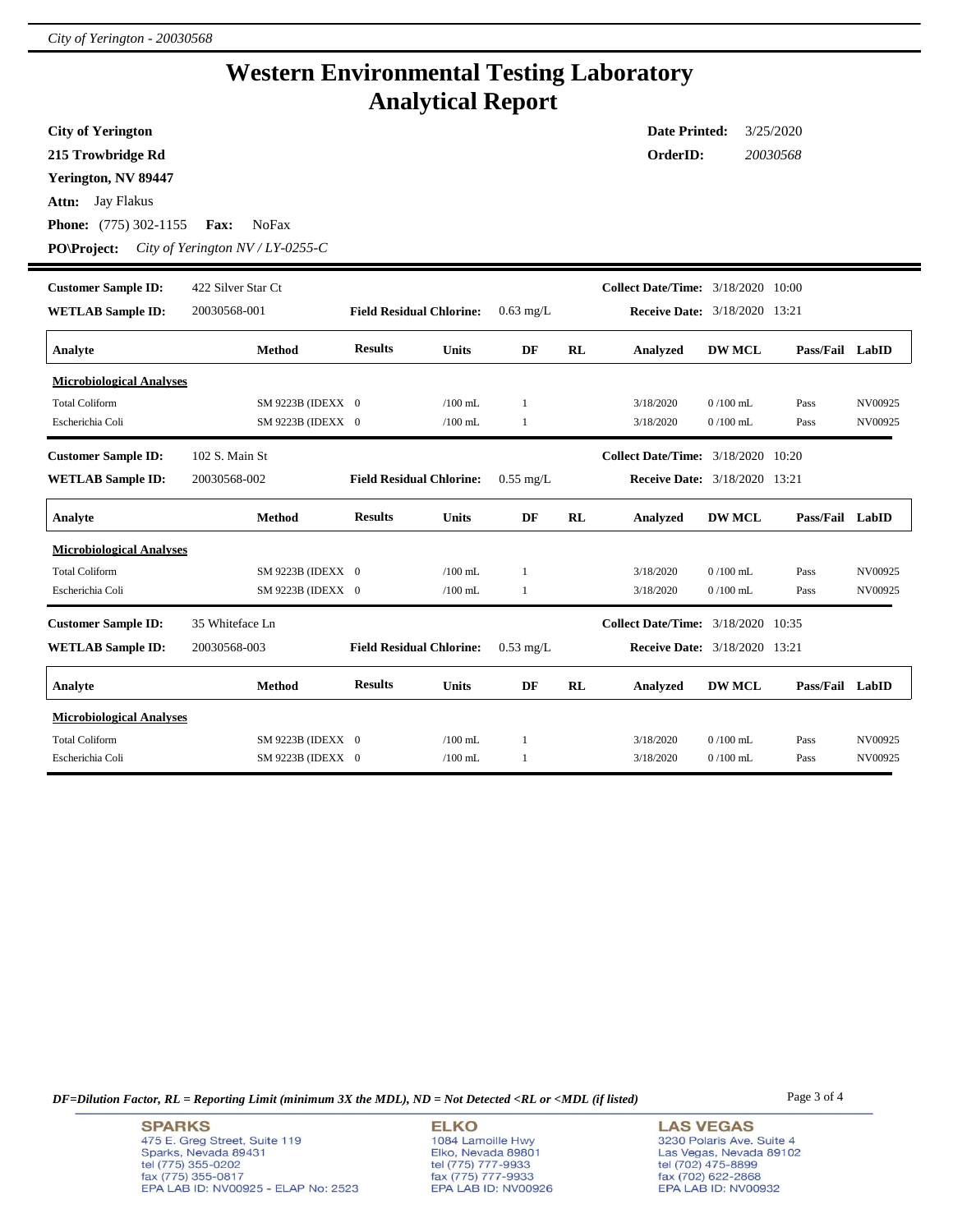## **Western Environmental Testing Laboratory QC Report**

| <b>OCBatchID</b> | <b>OCTvpe</b> | <b>Parameter</b>      | Method                 | Result | Actual | $%$ Rec | <b>Units</b> |
|------------------|---------------|-----------------------|------------------------|--------|--------|---------|--------------|
| QC20030785       | Blank 1       | <b>Total Coliform</b> | <b>SM 9223B (IDEX)</b> |        |        |         | $/100$ mL    |
|                  |               | Escherichia Coli      | <b>SM 9223B (IDEX)</b> |        |        |         | $/100$ mL    |

*DF=Dilution Factor, RL = Reporting Limit (minimum 3X the MDL), ND = Not Detected <RL or <MDL (if listed)* Page 4 of 4

**SPARKS** 475 E. Greg Street, Suite 119 Sparks, Nevada 89431<br>tel (775) 355-0202<br>fax (775) 355-0817 EPA LAB ID: NV00925 - ELAP No: 2523

**ELKO** 1084 Lamoille Hwy Polyton, Nevada 89801<br>tel (775) 777-9933<br>fax (775) 777-9933<br>EPA LAB ID: NV00926

**LAS VEGAS** 3230 Polaris Ave. Suite 4 Las Vegas, Nevada 89102<br>tel (702) 475-8899<br>fax (702) 622-2868<br>EPA LAB ID: NV00932